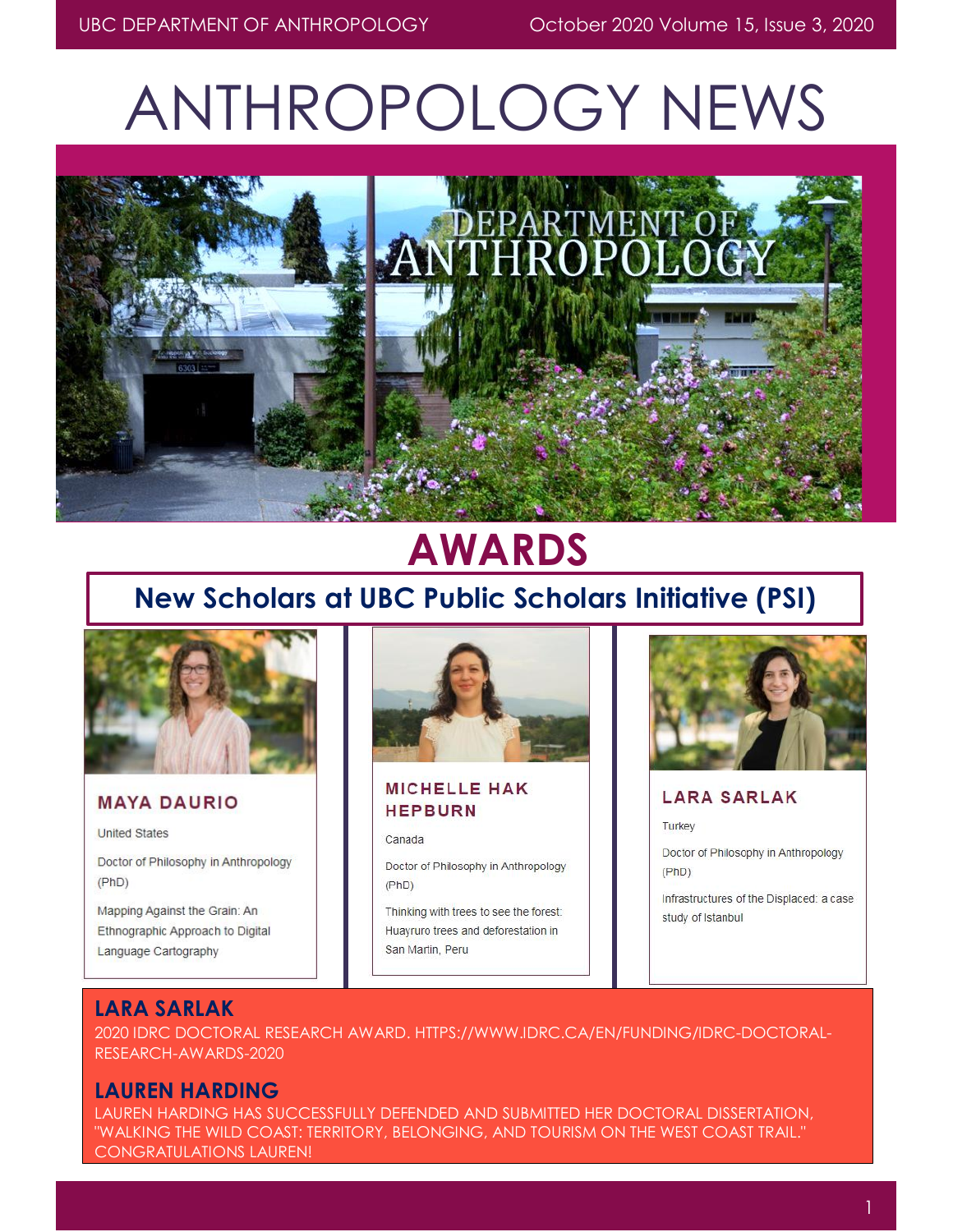# **WELCOME NEW FACULTY!**

**Dr. Tracey Heatherington** has joined our Department from the University of Wisconsin where she was Associate Professor of Anthropology since 2008, and where she also recently served as Associate Dean of the Graduate School. With a PhD from Harvard, and BA and MA from McGill, Dr. Heatherington has finally made her way back to Canada. Dr. Heatherington is an environmental anthropologist with interests in the cultural study of food and food movements more broadly, the anthropology of Europe, and ethnographic writing. Her numerous publications include her monograph, *Wild Sardinia: Indigeneity and the Global Dreamtimes of Environmentalism* (2010), which was awarded the prestigious Victor Turner Prize for Ethnographic Writing. In her most recent scholarship, Dr. Heatherington examines questions of biodiversity conservation, and especially global efforts to create a network of global seed banks. In addition to this research, she has interests in ethnographic writing and science fiction, two areas that come together in a volume she is co-editing on fiction writer Ursula K. Le Guin and her engagement with anthropology.

**Dr. Hugh Gusterson** has joined the Department from the Elliott School of International Affairs, George Washington University, where he was Professor of Anthropology and International Affairs since 2014; prior to that he was also a Professor of Anthropology and Sociology at George Mason University, and Professor of Anthropology and Science Studies at M.I.T. Dr. Gusterson is an international authority on the anthropology of militarism, with a deep commitment to writing for a broad audience on such topics as nuclear weapons, counterinsurgency, and drone warfare. His recent publications include *Militarization a Reader* (co-edited with Roberto Gonzalez and Gustaaf Houtmann, 2019), *Life by Algorithms* (coedited with Catherine Besteman, 2019), and *Drone: Remote Control Warfare* (2016). Dr. Gusterson is also a fierce advocate for the discipline of Anthropology, including as past President of the American Ethnological Society, and he is a strong voice for the role of scholarship in public policy.



**Dr. Tracey Heatherington**



**Dr. Hugh Gusterson**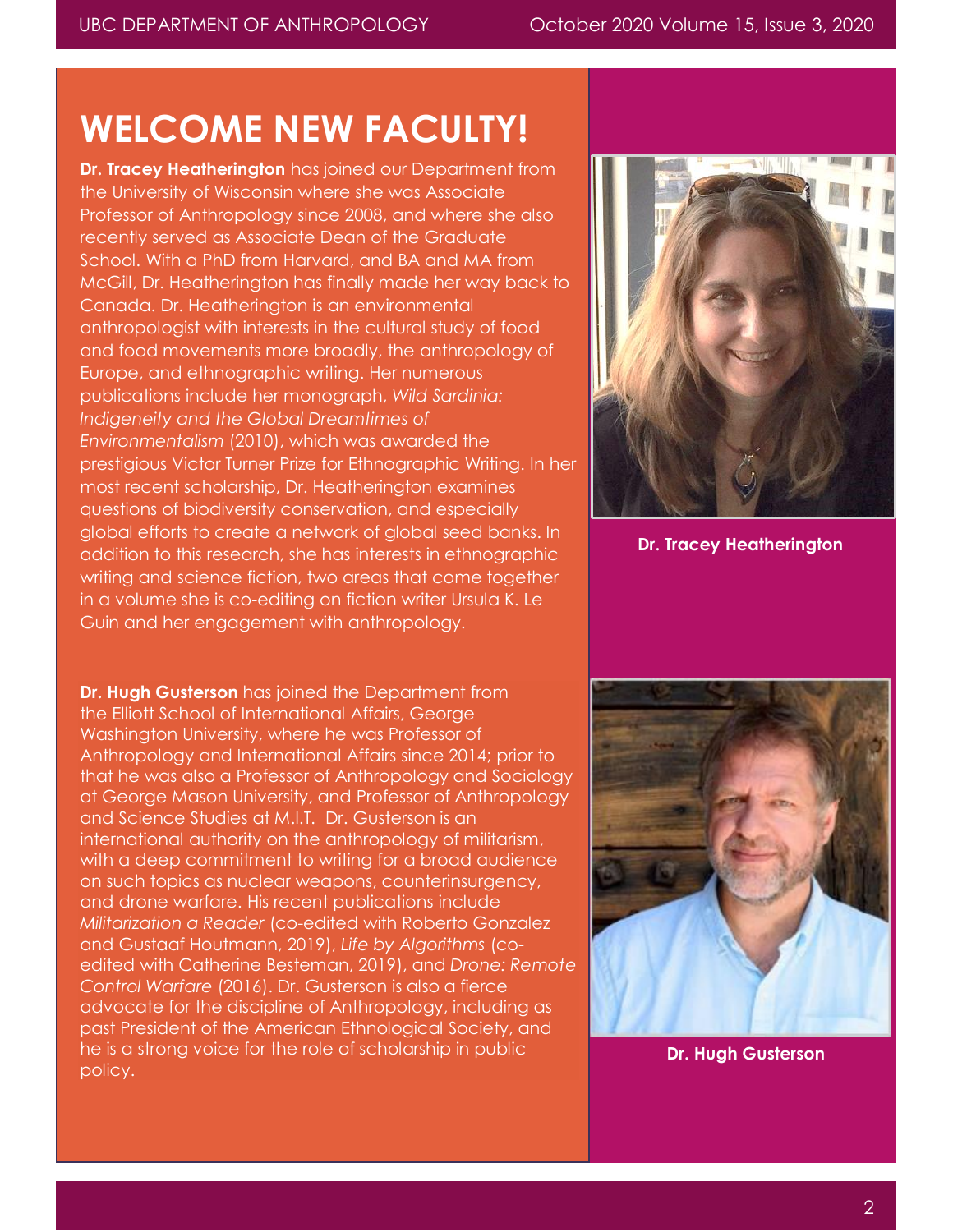# **PUBLICATIONS**

# **EZRA GREENE**

Tartak, Clayton, **Ezra Greene**, and Warren Bernauer. 2020. "Inuit Perspectives on Caribou Management Workshop, Rankin Inlet, August 20, 2019." Report prepared for the Kangiqłiniq Hunters and Trappers Organization.

https://www.nwmb.com/en/conservation-education/list-all-documents/funding-guides/iqrf-final-projectreports/8329-iqrf-2019-001-k-hto-inuit-perspectives-on-caribou-management-final-report/file

# **CHARLES MENZIES**

McCaffrey, K.T., Kovic, C. and **Menzies, C.R.** (2020), On Strike: Student Activism, CUNY, and Engaged Anthropology. *Transform. Anthropol.*, 28: 170-183. doi:10.1111/traa.12183

# **CAMILLA SPELLER**

Rannamäe, E., Saarma, U., Ärmpalu-Idvand, A., Teasdale, M.D., **Speller, C.**, 2020. Retroviral analysis reveals the ancient origin of Kihnu native sheep in Estonia: implications for breed conservation. *Sci. Rep.* 10, 1–8.

## **RAFAEL WAINER**

2020. Wainer, Rafael and Radosta, Darío-Iván. Duelo en Escuelas: Una mirada a partir de la pandemia por Covid-19. Entrevista a Alejandro Nespral y Maria Luz Hurtado sobre el Proyecto «Duelo en Escuelas» en San Carlos de Bariloche (Río Negro). *Revista Espoiler,* [http://espoiler.sociales.uba.ar/2020/10/01/duelo-en-escuelas-una-mirada-a-partir-de-la-pandemia-por](http://espoiler.sociales.uba.ar/2020/10/01/duelo-en-escuelas-una-mirada-a-partir-de-la-pandemia-por-covid-19/)[covid-19/](http://espoiler.sociales.uba.ar/2020/10/01/duelo-en-escuelas-una-mirada-a-partir-de-la-pandemia-por-covid-19/)

# **PRESENTATIONS**

### **Alexia Bloch**

"African Migrant Mothers, Affective Ties, and the State, "presented at "The Here and Now in Forced Migration: Everyday Intimacies, Imaginaries, and Bureaucracies," Max Planck Institute for the Study of Religious and Ethnic Diversity, Göttingen, Germany, October 22, 2020.

### **Ezra Greene**

"Nunanngualiurniq: Map Making with Inuit." Working Tools Seminar Series. Green College, University of British Columbia, October 16, 2020.

### **Emily Jean Leischner**

"Place-based Approaches to Knowledge Exchange: The Downtown Eastside Research Access Portal," presented at "Collaboration: Digital Humanities Conference," University of British Columbia, October 28, 2020 <http://dhconference.sites.olt.ubc.ca/conference-info/>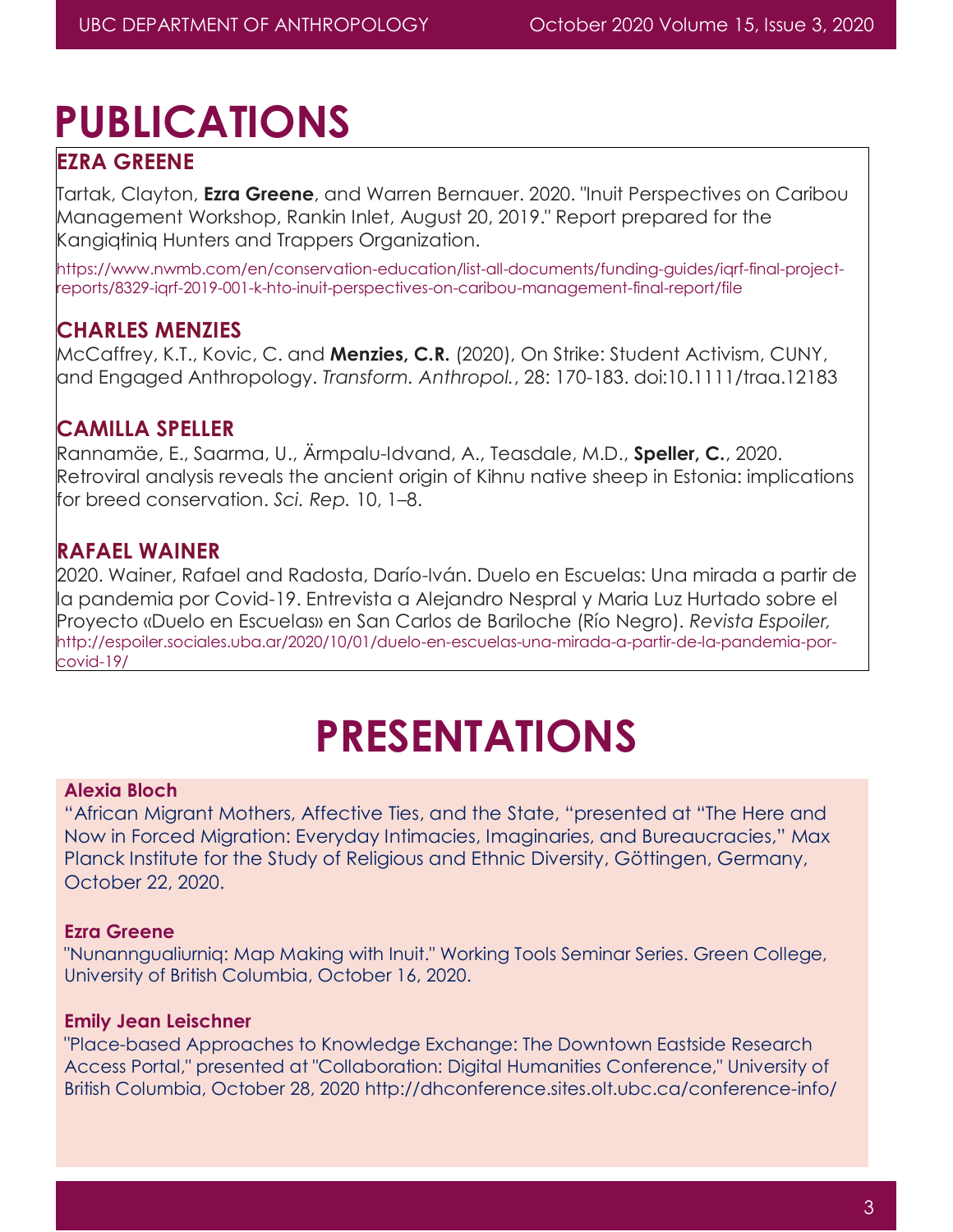#### **Sabina Magliocco**

Return to 'Monteruju':" Community-Based Tourism and Re-Centering Peripheries in the Mediterranean". American Folklore Society Meetings (virtual), October 14, 2020.

### **Camilla Speller**

"Ancient Waters: Biomolecular Contributions to Marine Resource Management and Conservation", Keynote lecture at the Association for Environmental Archaeology conference: Sustainability and the Environment, University of Groningen, 13 October 2020.

# **FACULTY IN THE NEWS**

**"Charles Menzies**, a professor of anthropology at the University of British Columbia and a member of the Gitxaała Nation (whose homelands lie 150 miles northwest up the coast from the Nuxalk), explained to GlacierHub what's at stake when culturally significant species like eulachon are lost. "A powerful sense of grief is experienced by the absence of this thing. It's like losing an elder, it's like losing a close family member."

[https://blogs.ei.columbia.edu/2020/07/09/nuxalk-](https://blogs.ei.columbia.edu/2020/07/09/nuxalk-nation-endangered-fish/)

# State of the Planet

EARTH INSTITUTE | COLUMBIA UNIVERSITY

AGRICULTURE CLIMATE EARTH SCIENCES ECOLOGY

#### **FROM THE FIELD** GlacierHub

ECOLOGY, GLACIERHUB BLOG, SUSTAINABILITY

To Bring Back Endangered Fish, This First Nation Is Claiming Environmental Management Authority

BY GRACE PALMER | JULY 9, 2020

 $\mathbf{f}$   $\mathbf{y}$   $\mathbf{z}$  + 21 Comments

ENERGY HEALTH SUSTAINA

#### British Columbia · In Depth

UBC's board chair is gone. But the issues that led to his departure won't go away

 $f(x)$  $(5)$  $(6)$ 

Governance structure has led to issues with board's approach to accountability and cultural changes

Justin McElroy - CBC News - Posted: Jun 23, 2020 9:48 AM PT | Last Updated: June 23



The University of British Columbia will be on a search for its fourth pe<br>after the resignation of Michael Korenberg. (Ben Nelms/CBC)

#### **Charles Menzies**

"It's like these people live in a bubble," said Menzies. "They all seem to sit ... with no sense that anyone's paying attention to them. I think that maybe that ultimately is a market privilege and class power right there."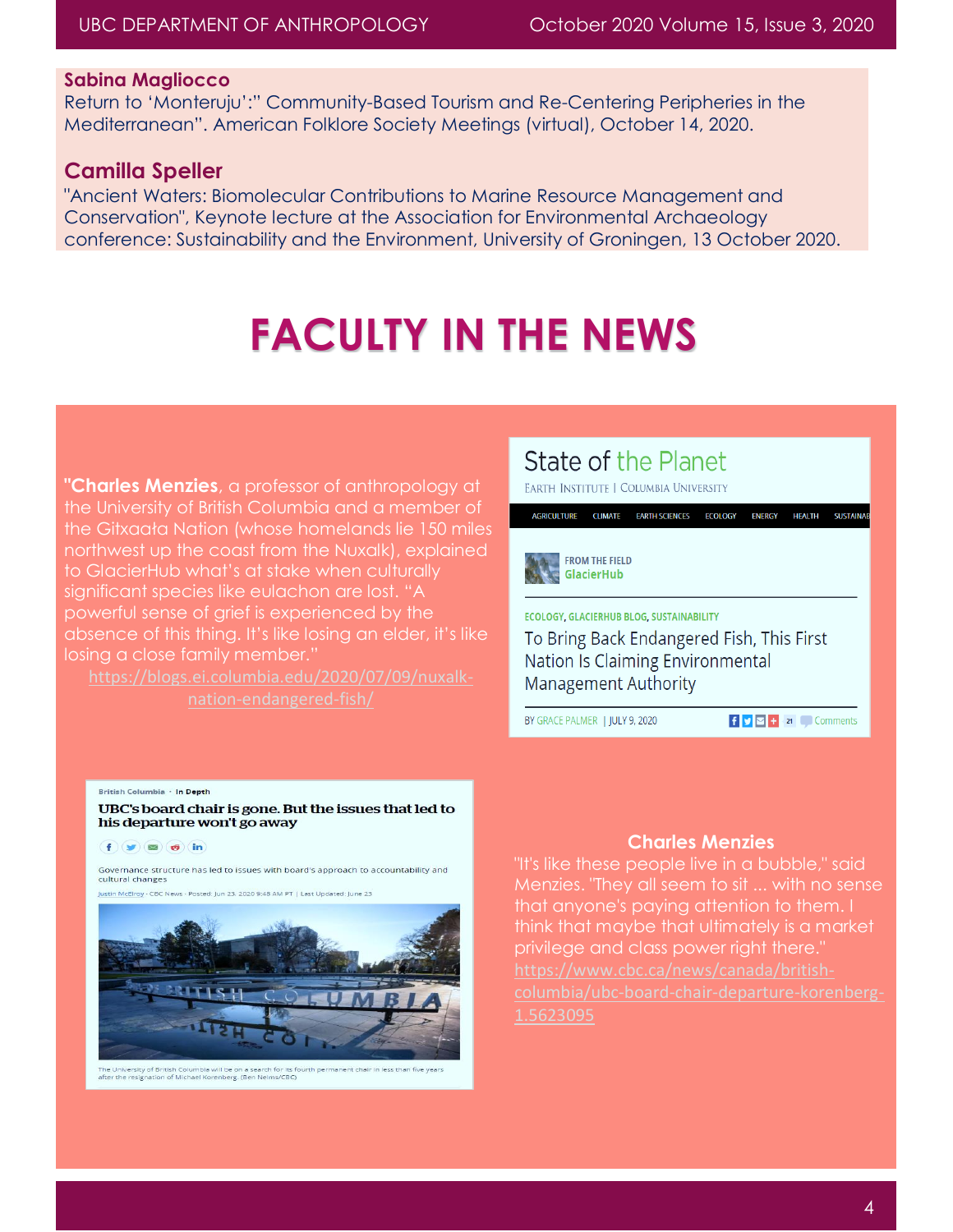#### **Charles Menzies**

"According to UBC Anthropology Professor Charles Menzies, the DFO never upheld the moderate livelihood provision since the court's decision two decades ago."

[https://www.ubyssey.ca/news/indigenous-committee-](https://www.ubyssey.ca/news/indigenous-committee-mikmaq-fishers/)



Satoshi mending fishing nets in 1966. Photo courtesy of the City of Rich Archives, Photograph #1994 22 7

With the environmental conditions and fishing industry regulations shifting rapidly, "the knowledge you learned yesterday isn't necessarily going to help you tomorrow," Menzies says.

Born and raised in Prince Rupert, British Columbia, Menzies has been fishing since the fourth grade. He seined salmon, gill netted herring, and longlined halibut alongside his dad, continuing to fish until he was hired as faculty at the University of British Columbia in 1996.

For the Menzies family, like the Hamadas, the legacy of family fishers is ending. Menzies's twin 28-year-old sons won't be fishing as their father and grandfather did.

"They're not necessarily interested in it, but forget about interest-there's no opportunity," says Menzies

#### **Charles Menzies**

"Reconnection with land key to building Indigenous economies: UBC's Gitxaała academic Charles Menzies."

Indigenous Committee releases statement in solidarity with Mi'kmaq fishers

TI THE UBYSSEY News Culture Opinion Features Sports Blog Science Video Magazine Guide

#### Written by Angelo Aquilar Maurer Oct. 12, 2020 - 3 min read

The Indigenous Committee issued a sta ent in solidarity with Mi'kmaq fishers in Nova Scotia earlier in Sentember

Non-Indigenous fishers condemned the new selfregulated lobster fishery the Sipekne'katik First Nation launched September 17 in Saulnierville, NS. They expressed concern that Mi'kmaq fishers wishing to harvest outside of the federally determined fishing season would harm the ecosystem.

CBC reported that non-Indigenous fishers removed Mi'kmaq fishing gear from the area and allegedly cut Indigenous trap lines, saying the Indigenous fishery is illegal because it is not sanctioned by the federal Department of Fisheries and Oceans (DFO).



 $\circ$ 

#### **Charles Menzies**

"Ecologists call the Hamada family's fishing wisdom "local knowledge"—veteran observations about natural resources that "essentially emerge through long-term continuous practice," says Charles Menzies, an anthropologist at the University of British Columbia."

#### straight EVENTS  $\sim$  $GUDFS$ REAL ESTATE NEWS HEALTH ARTS FILM & TV CANNABIS ESP **News CTOAICHT TALK W**

Reconnection with land key to building Indigenous economies: UBC's Gitxaala academic Charles Menzies

 $\bullet$   $\bullet$   $\bullet$ 



es says Indigenous communities don't have to rely on indus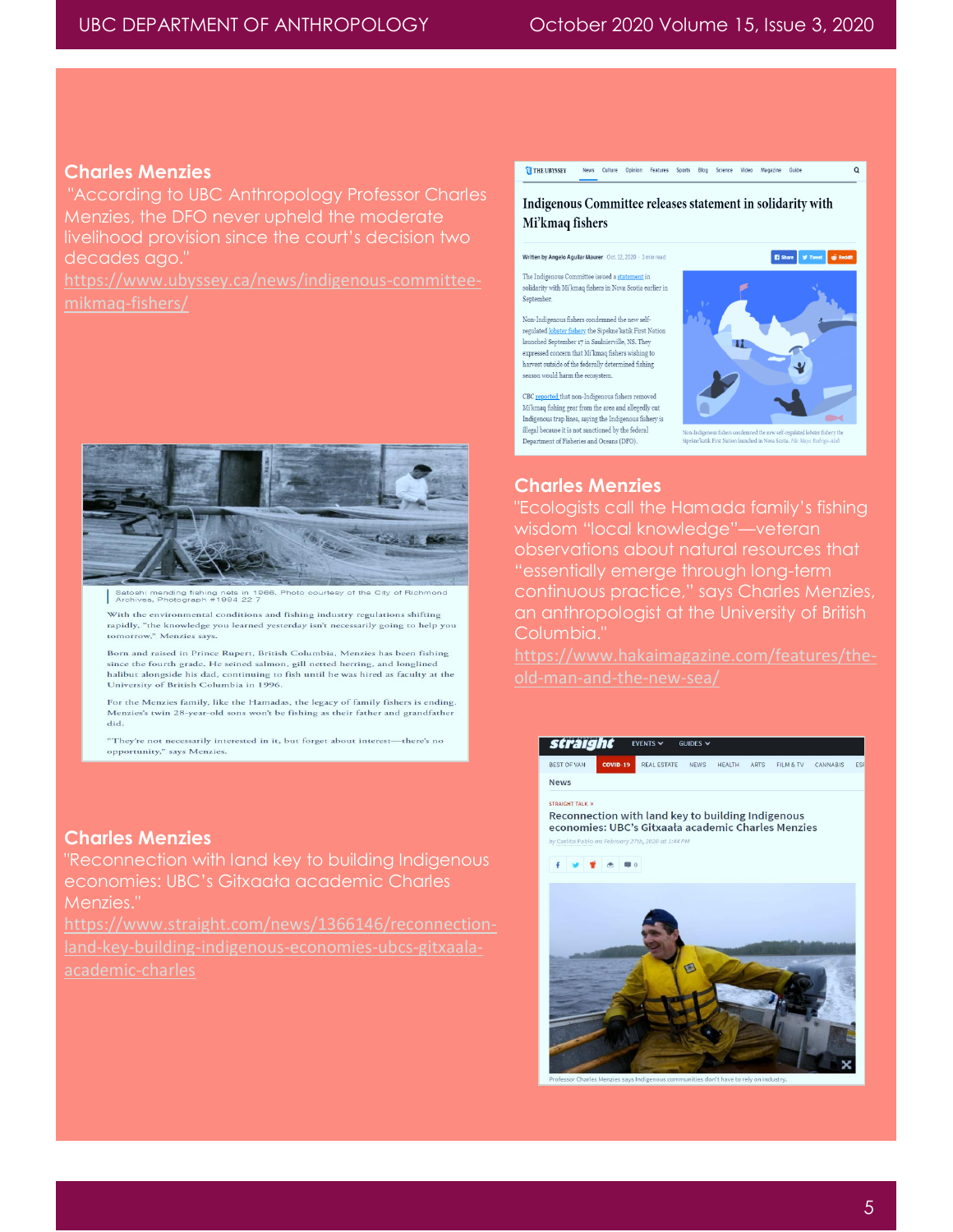# **UPCOMING EVENTS**

Our weekly **Coffee, Community, and Conversation (3C)** is a social event for Anthropology students, faculty and staff to take a break and discuss current Anthropological happenings; **Wednesdays, 10:00- 10:45 am.**





### The **Department of Anthropology's Colloquium Series**

brings in exciting and engaging guest speakers whose lectures span all the sub-disciplines of Anthropology and Archaeology. The Colloquium Series runs throughout the academic year; **Thursdays, 12:30-2:00 pm.**

The Anthropology Graduate Students' Association (AGSA) and the Anthropology Undergraduate Students' Association (ASA) kicked off their jointly sponsored online Anthropology Film Nights. The series, which runs monthly throughout the year, has already enjoyed great success. In September discussion featured Rungano Nyoni's *I am Not a Witch* (2017), facilitated by Dr. Vinay Kamat, and in October Dr. Hugh Gusterson facilitated discussion of Werner Gerzog's *Grizzley Man*

(2005). In November Dr. Charles Menzies will show and lead discussion on the UBC Ethnographic Film Unit's *To Walk in Our Ancestors' Footsteps* (2020)*.* The event is scheduled for **Tuesday, November 17, 5pm**.



Stay tuned for more information! You can join in the AGSA and ASA virtual Anthropology Film Nights at: <https://ubc.zoom.us/j/61574745543?pwd=cTU0QUpLSU9OMnBHVXFmYmZka0VIZz09>